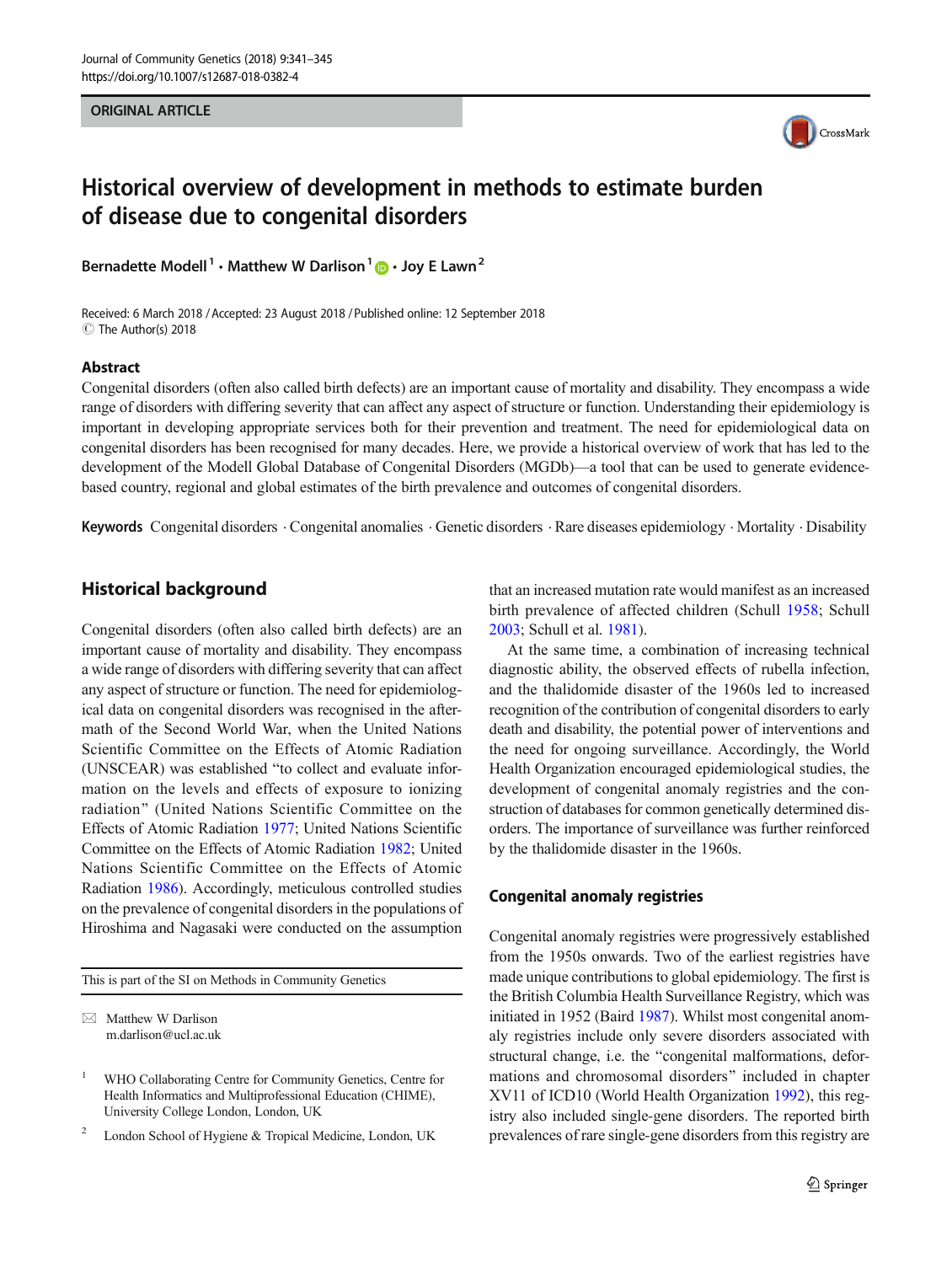relevant today, and provide the input data used in the Modell Global Database of Congenital Disorders (MGDb) (Blencowe et al. [2018](#page-3-0); Modell et al. [2016\)](#page-4-0). The second, the national Hungarian Congenital Abnormality Registry, initiated in 1962 (Czeizel [1997](#page-3-0)) was exceptional because it was partnered with a public health initiative, the Hungarian Optimal Planning Programme (Czeizel [2012](#page-3-0); Czeizel et al. [1998](#page-4-0)). This combination enabled many invaluable studies, including a pioneering assessment of the burden of congenital anomalies in terms of years of life lost, lived with disability or lived effectively cured (Czeizel and Sankaranarayanan [1984](#page-3-0)), estimates of the power of interventions for prevention and care (Czeizel et al. [1993](#page-4-0)), and randomised controlled trials of interventions aiming to improve birth outcomes, including preconceptional supplementation with multivitamins (Czeizel and Dudas [1992\)](#page-4-0) or folic acid (Czeizel et al. [1996\)](#page-4-0).

Particularly important from the point of view of global epidemiology, two "umbrella registries" were initiated in 1974 to collect, standardise and harmonise birth prevalence data from individual registries and regularly publish key reference data (Moorthie et al. [2017b](#page-4-0)). The European Surveillance of Congenital Anomalies and Twins network (EUROCAT, [www.eurocat-network.eu\)](http://www.eurocat-network.eu) aims to record the majority of severe congenital anomalies. The International Clearing House for Birth Defect Surveillance and Research (ICBDSR, [www.icbdsr.org\)](http://www.icbdsr.org) collects data from countries at all levels of development, and so reports on the approximately 30% of congenital anomalies that can be reliably diagnosed around the time of birth in the absence of advanced facilities. These umbrella registries have the outstanding advantage that (when possible) they report all birth outcomes (termination of pregnancy for fetal impairment, fetal death/stillbirth, live birth), and so enable quantification of the effect of interventions that affect birth prevalence or birth outcomes.

## Databases of genetically determined disorders

Key additional resources are three databases on genetic determinants of disorders whose birth prevalence differs between populations—ABO and rhesus blood groups (Mourant et al. [1976](#page-4-0)), haemoglobin disorders and G6PD deficiency (Livingstone [1985\)](#page-4-0) and prevalence of parental consanguinity (Bittles and Black [2015](#page-3-0)).

## Classical epidemiological studies

Table [1](#page-2-0) shows classical epidemiological studies that have examined the birth prevalence of congenital disorders. These studies also have the advantage that they predate the introduction of interventions that reduce affected birth prevalence (e.g. periconceptional vitamin supplementation, termination of pregnancy for fetal impairment), or increase detection rates

(e.g. routine fetal anomaly scanning, sophisticated neonatal screening). Although the range of diagnoses included differed between studies, and most studies were conducted in populations of European origin, the rates observed were broadly consistent, and were generally considered to apply worldwide (Baird et al. [1988](#page-3-0)).

AC Stevenson was the first to attempt to measure "the load of hereditary defects in human populations^, based on the number and age distribution of patients referred to his Northern Ireland clinic (Stevenson [1959](#page-4-0)). This study includes valuable estimates of birth prevalence and early mortality at a time when only supportive care was available. It led the WHO to conduct a comparative study of the birth prevalence of selected congenital anomalies in 24 centres representing all WHO regions, to review the global prevalence and management of haemoglobin disorders and to publish three technical reports (Stevenson et al. [1966](#page-4-0); World Health Organization [1966;](#page-4-0) World Health Organization [1972\)](#page-4-0).

# Towards development of a global epidemiological picture

In the early 1980s, Anver Kuliev, then director of the WHO Hereditary Diseases Programme, reviewed the available data and identified the three key elements of Community Genetics—epidemiology, audit of the effect of interventions (surveillance) and information and education (World Health Organization [1985\)](#page-4-0). Accordingly, he initiated development of a global epidemiological picture, starting with country-specific estimates for the haemoglobin disorders (Modell and Darlison [2008](#page-4-0)). The work was continued with support from the Wellcome Trust and the WHO Office for the Eastern Mediterranean Region (Alwan et al. [1997](#page-3-0); Christianson and Modell [2004](#page-3-0); Modell [1992](#page-4-0)). The resulting estimates contributed to several WHO reports (World Health Organization [2000;](#page-4-0) World Health Organization and March of Dimes [2006](#page-4-0)), provided the quantitative basis for the influential March of Dimes Global Report on Birth Defects (Christianson et al. [2006](#page-3-0)) and contributed baseline estimates for the "Born Healthy"([http://](http://www.bornhealthy.org) [www.bornhealthy.org](http://www.bornhealthy.org)) Needs Assessment Toolkit (Nacul et al. [2014\)](#page-4-0). WHO endorsement of the March of Dimes estimates led in turn to inclusion of congenital disorders in the Global Burden of Disease study (Lopez et al. [2006\)](#page-4-0), and a Resolution on Birth Defects by the World Health Assembly (World Health Organization and [2010](#page-4-0)).

The Executive Board's first recommendation to the World Health Assembly was "to promote the collection of data on the global burden of mortality and morbidity due to birth defects", and the resolution included the recommendation to "resolve currently divergent opinions on the health burden of both environmental and constitutional birth defects^. We therefore formed an informal international expert group to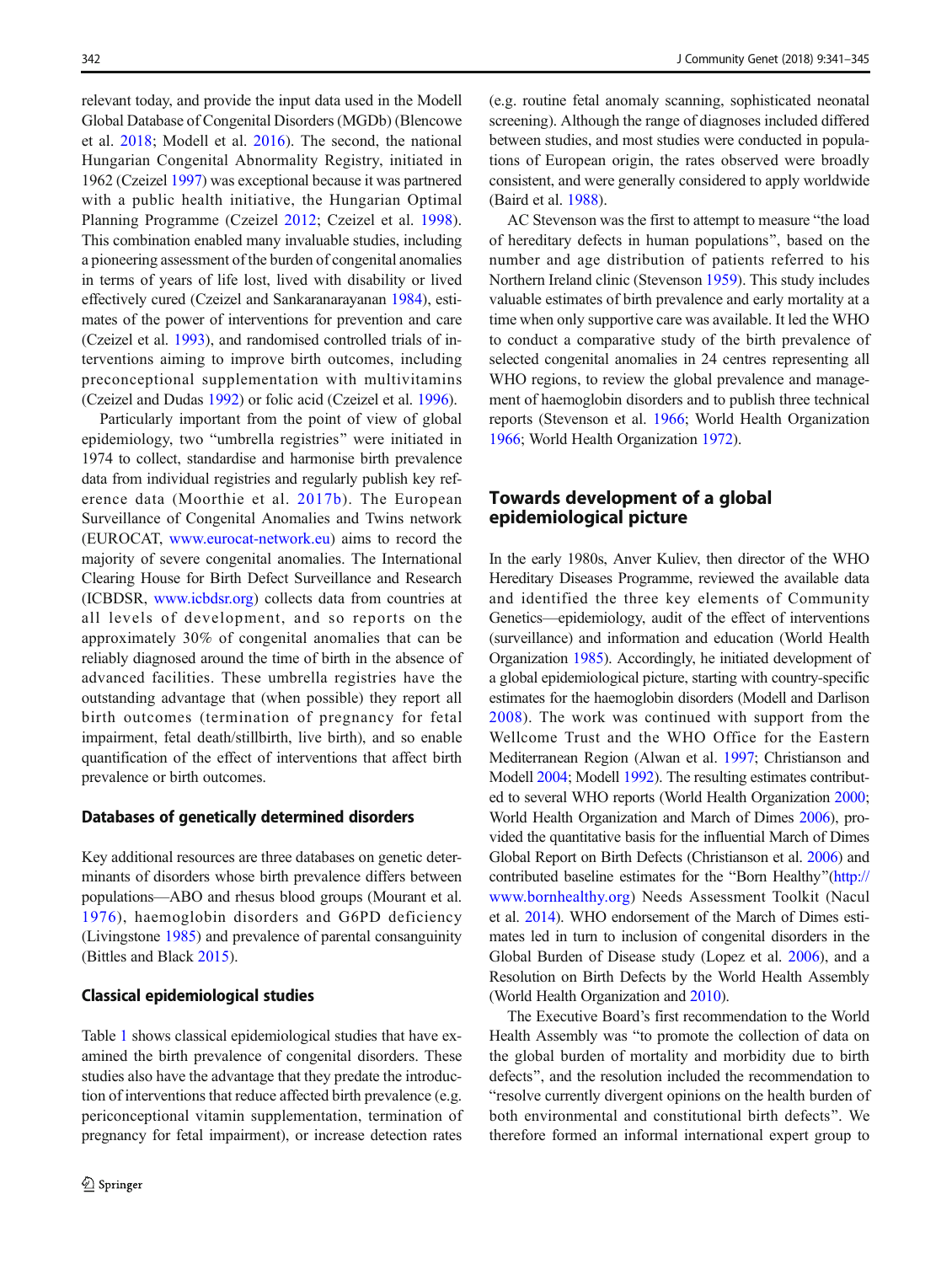<span id="page-2-0"></span>Table 1 Classical studies of the birth prevalence of congenital disorders

| Source                                 | Chromosomal<br>disorders | Congenital<br>malformations | Rare single-gene<br>disorders |
|----------------------------------------|--------------------------|-----------------------------|-------------------------------|
| Neel (1958)                            |                          | $+$                         |                               |
| Stevenson (1959)                       | $+$                      | $+$                         | $^{+}$                        |
| Stevenson et al. (1966)                |                          | $+$                         |                               |
| Trimble and Doughty (1974)             | $+$                      | $+$                         | $^{+}$                        |
| Myrianthopoulos and Chung<br>(1974)    |                          | $+$                         |                               |
| Ash et al. (1977)                      | $+$                      | $+$                         | $^{+}$                        |
| Hook and Hamerton (1977)               | $+$                      |                             |                               |
| Carter (1977)                          |                          |                             | $^{+}$                        |
| Czeizel and Sankaranarayanan<br>(1984) | $+$                      | $+$                         |                               |

All studies include only disorders that cause death or disability in the absence of intervention

develop and review methods for estimating birth prevalence and outcomes of congenital disorders, compliant with the recommendations of the Guidelines for Accurate and Transparent Health Estimates Reporting (GATHER) Working Group (Stevens et al. [2016](#page-4-0)).

#### The Modell Global Database of Congenital Disorders

Congenital disorders can be divided into five groups: environmental disorders (due to maternal exposure to, e.g. infection or other hazards), chromosomal disorders, congenital malformations, single-gene disorders and disorders due to common genetic risk factors (Fig. 1). In the absence of



Fig. 1 The main groups of congenital disorders. The image is notional: there is no relation between frequency and the size of the circles, or actual extent of overlap between categories. MGDb currently includes only the groups whose birth prevalence is relatively constant or can be calculated, namely chromosomal disorders, early-onset congenital malformations, single-gene disorders and two examples of common early-onset disorders due to genetic risk factors—rhesus haemolytic disease and neonatal jaundice due to glucose-6-phosphate dehydrogenase deficiency.

intervention, the birth prevalence of four of these groups is largely determined by endogenous causes, so is relatively constant for any given population, and may be called their baseline birth prevalence. Sufficient data is available to obtain country-specific estimates of baseline birth prevalence for these four disorder groups (Modell et al. [2016](#page-4-0); Moorthie et al. [2017a](#page-4-0)).

The availability of a baseline birth prevalence is an unusual, possibly unique, characteristic. It offers exceptional advantages from an epidemiological point of view because once it is known, it can be related to available demographic and survival data and the observed effects of interventions, to reach country-specific estimates of the distribution of actual outcomes, including termination of pregnancy, fetal death, under-five death, disability and cure. Furthermore, the sum of outcomes must fill the original "envelope" of baseline birth prevalence. That is, these disorder groups can be handled as closed systems. In view of this important characteristic, these four groups are here collectively called constitutional congenital disorders.

The MGDb exploits this exceptional characteristic to generate evidence-based country, regional and global estimates of the birth prevalence and outcomes of constitutional congenital disorders that can be used as a starting point for service planning.

Currently, MGDb does not include congenital disorders caused by environmental risk factors such as maternal infection, malnutrition or exposure to teratogens. This is not to detract from the relevance of "environmental" congenital disorders. They have high priority because they can be largely prevented by basic public health interventions including sanitation, immunisation, nutritional supplementation, restriction of exposure to teratogens and diagnosis and treatment for the mother before or during pregnancy, and so occupy an important position in WHO recommendations for pregnancy care (World Health Organisation [2013\)](#page-4-0). They are not currently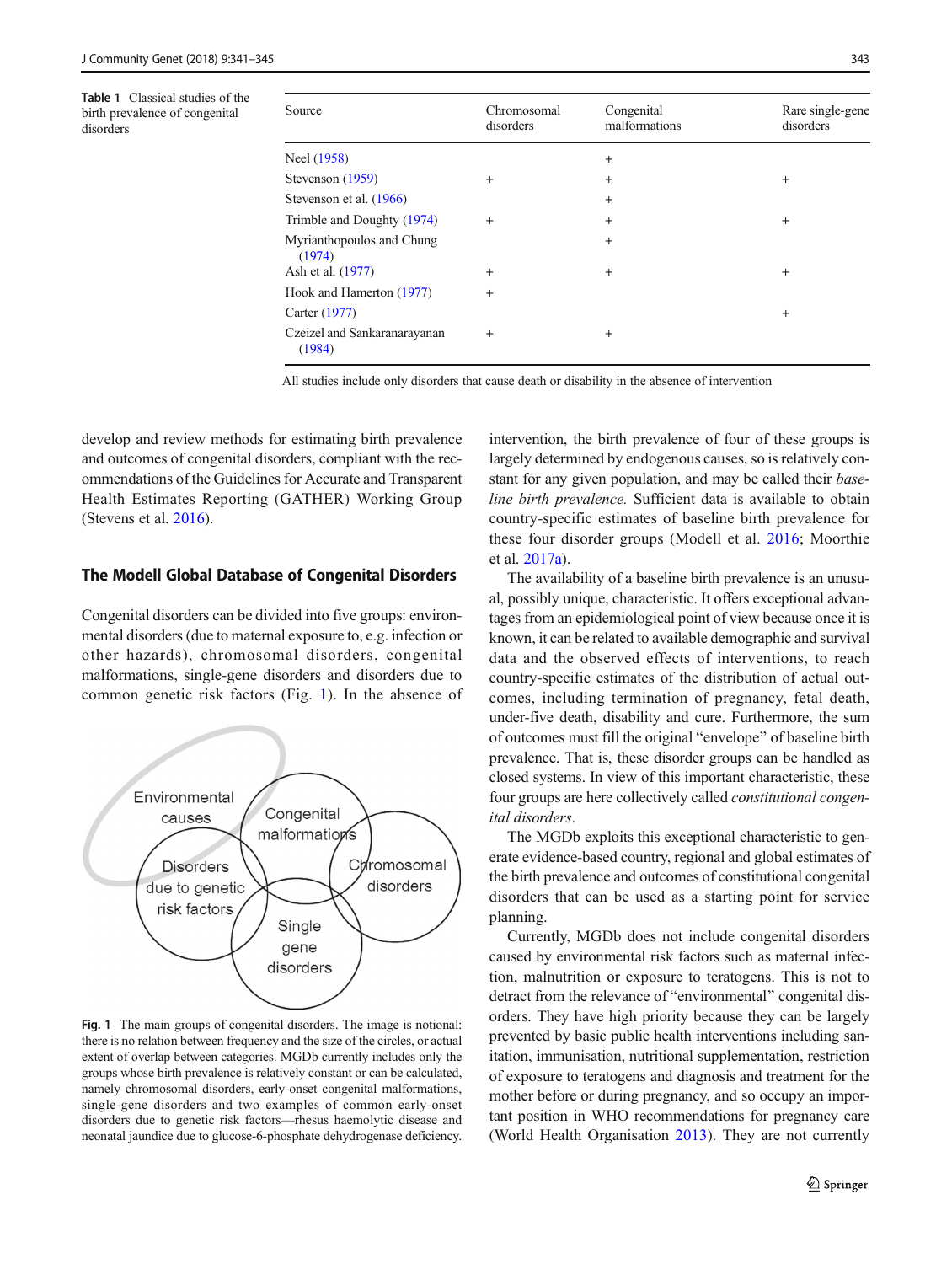<span id="page-3-0"></span>included in MGDb because their baseline birth prevalence is determined by exposure to risk and so varies with place, time and deployment of interventions. Ongoing surveillance or periodic surveys are required to follow their epidemiology but resources for surveillance are most limited in the countries where they are most prevalent. Therefore, insufficient country- and time-specific observational data are available to permit the form of modelling used in MGDb. Should sufficient data become available, they might be included in the future.

In building MGDb, we developed a subset of epidemiological methods specific to congenital disorders that are simple enough for use by non-specialist health professionals. The articles in this special issue of the Journal of Community Genetics provide an introduction to these methods. Of equal importance, we encountered many examples of ill-defined or ambiguous terminology, so that it was necessary to establish precise definitions of all terms used. Selected country-specific outputs, a full description of the methods and the terminology used are available online at [http://discovery.ucl.ac.uk/](http://discovery.ucl.ac.uk/1532179/) [1532179/](http://discovery.ucl.ac.uk/1532179/) (Modell et al. [2016](#page-4-0)).

# Other sources of data on epidemiology of congenital disorders

The Global Burden of Disease (GBD) study has also published country-specific estimates of mortality and disability due to congenital anomalies, haemoglobin disorders and G6PD deficiency. The methods used by GBD differ from those used in MGDb and this leads to wide differences between the estimates. For example, the omission by GBD of stillbirths and terminations of pregnancy for fetal impairment leads to serious underestimation of the burden of congenital anomalies in high-income settings (Boyle et al. 2017), whilst the lack of accurate cause of death data in low- and middleincome countries leads to serious underestimation of early mortality due to congenital anomalies by the GBD (Boyle et al. 2017; Moorthie et al. [2017a\)](#page-4-0). In addition, the fact that estimates for early-onset single-gene disorders, rhesus haemolytic disease and kernicterus due to G6PD deficiency are included in MGDb but not in the GBD widens the ostensible difference between the estimates.

Conclusions Congenital disorders continue to be important contributors to mortality and disability. The need for epidemiological data in this field has been recognised for decades. Policy and service development are reliant on such data to assess the burden of disease and the impact of interventions. Efforts such as the establishment of registries and research studies help to generate evidence to support policy, but there is still a lack data from low- and middle-income countries.

Simple methods that enable policymakers to make up for this deficiency are needed as a starting point.

Funding This work was supported by grants from the Wellcome Trust and WHO Regional Office for the Eastern Mediterranean.

## Compliance with ethical standards

This article does not contain any studies with human or animal subjects performed by any of the authors.

Conflict of interest The authors declare that they have no conflict of interest.

Open Access This article is distributed under the terms of the Creative Commons Attribution 4.0 International License (http:// creativecommons.org/licenses/by/4.0/), which permits unrestricted use, distribution, and reproduction in any medium, provided you give appropriate credit to the original author(s) and the source, provide a link to the Creative Commons license, and indicate if changes were made.

# **References**

- Alwan AD, Modell B, Bittles A, Czeizel A, Hamamy H (1997) Community control of genetic and congenital disorders. WHO EMRO technical publication, vol no 24. WHO regional office for the eastern Mediterranean, Alexandria
- Ash P, Vennart J, Carter CO (1977) The incidence of hereditary disease in man. Lancet 1:849–851
- Baird PA (1987) Measuring birth defects and handicapping disorders in the population: the British Columbia Health Surveillance Registry. CMAJ 136:109–111
- Baird PA, Anderson TW, Newcombe HB, Lowry RB (1988) Genetic disorders in children and young adults: a population study. Am J Hum Genet 42:677–693
- Bittles AH, Black ML, (2015) Global patterns and tables of consanguinity. [http://consang.net/.](http://consang.net/) Accessed 4 Sept 2018
- Blencowe H et al. (2018) Rare single gene disorders: estimating baseline prevalence and outcomes worldwide. J Community Genet [https://](https://doi.org/10.1007/s12687-018-0376-2) [doi.org/10.1007/s12687-018-0376-2](https://doi.org/10.1007/s12687-018-0376-2)
- Boyle B et al. (2017) Estimating Global Burden of Disease due to congenital anomaly: an analysis of European data arch dis child fetal neonatal Ed <https://doi.org/10.1136/archdischild-2016-311845>
- Carter CO (1977) Monogenic disorders. J Med Genet 14:316–320
- Christianson A, Modell B (2004) Medical genetics in developing countries. Annu Rev Genomics Hum Genet 5:219–265. [https://doi.org/](https://doi.org/10.1146/annurev.genom.5.061903.175935) [10.1146/annurev.genom.5.061903.175935](https://doi.org/10.1146/annurev.genom.5.061903.175935)
- Christianson A, Howson CP, Modell B (2006) March of Dimes Global Report on Birth Defects: the hidden toll of dying and disabled children. March of Dimes Birth Defects Foundation, White Plains, New York
- Czeizel A, Sankaranarayanan K (1984) The load of genetic and partially genetic disorders in man. I. Congenital anomalies: estimates of detriment in terms of years of life lost and years of impaired life. Mutat Res 128:73–103
- Czeizel AE (1997) First 25 years of the Hungarian congenital abnormality registry. Teratology 55:299–305. [https://doi.org/10.1002/\(SICI\)](https://doi.org/10.1002/(SICI)1096-9926(199705)55:5<299::AID-TERA1>3.0.CO;2-V) [1096-9926\(199705\)55:5<299::AID-TERA1>3.0.CO;2-V](https://doi.org/10.1002/(SICI)1096-9926(199705)55:5<299::AID-TERA1>3.0.CO;2-V)
- Czeizel AE (2012) Experience of the Hungarian preconception service between 1984 and 2010. Eur J Obstet Gynecol Reprod Biol 161:18– 25. <https://doi.org/10.1016/j.ejogrb.2011.12.019>